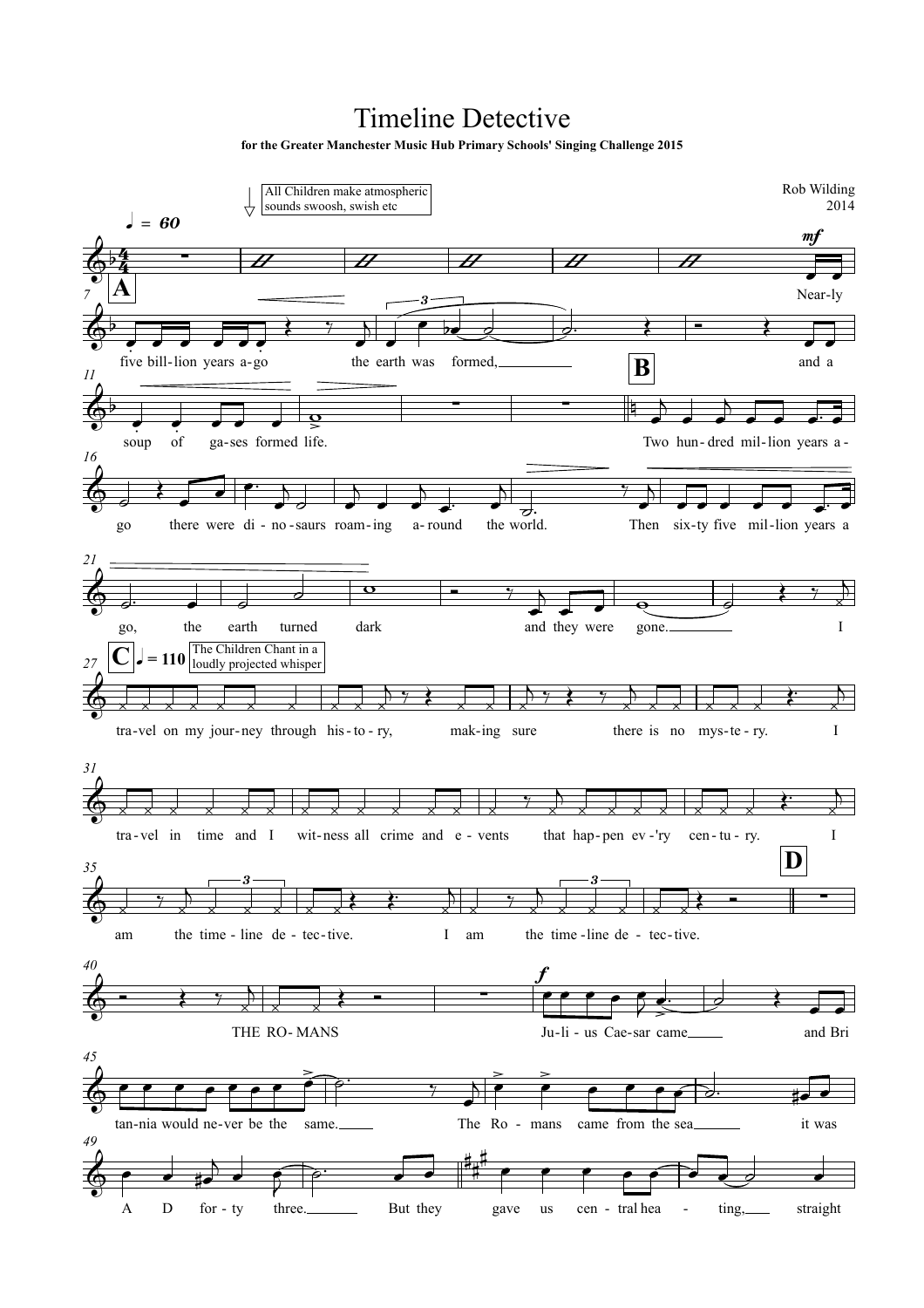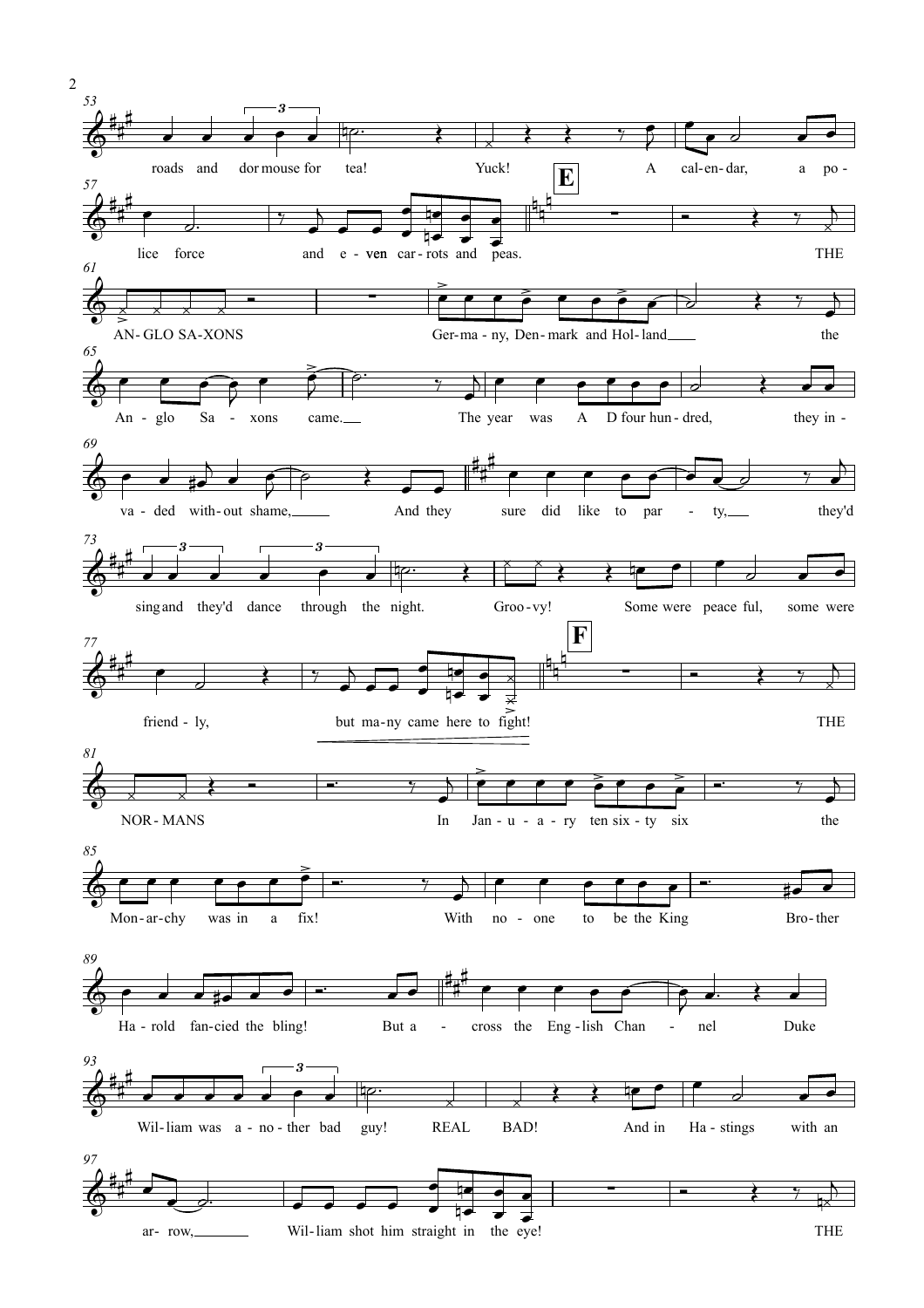

 $\overline{3}$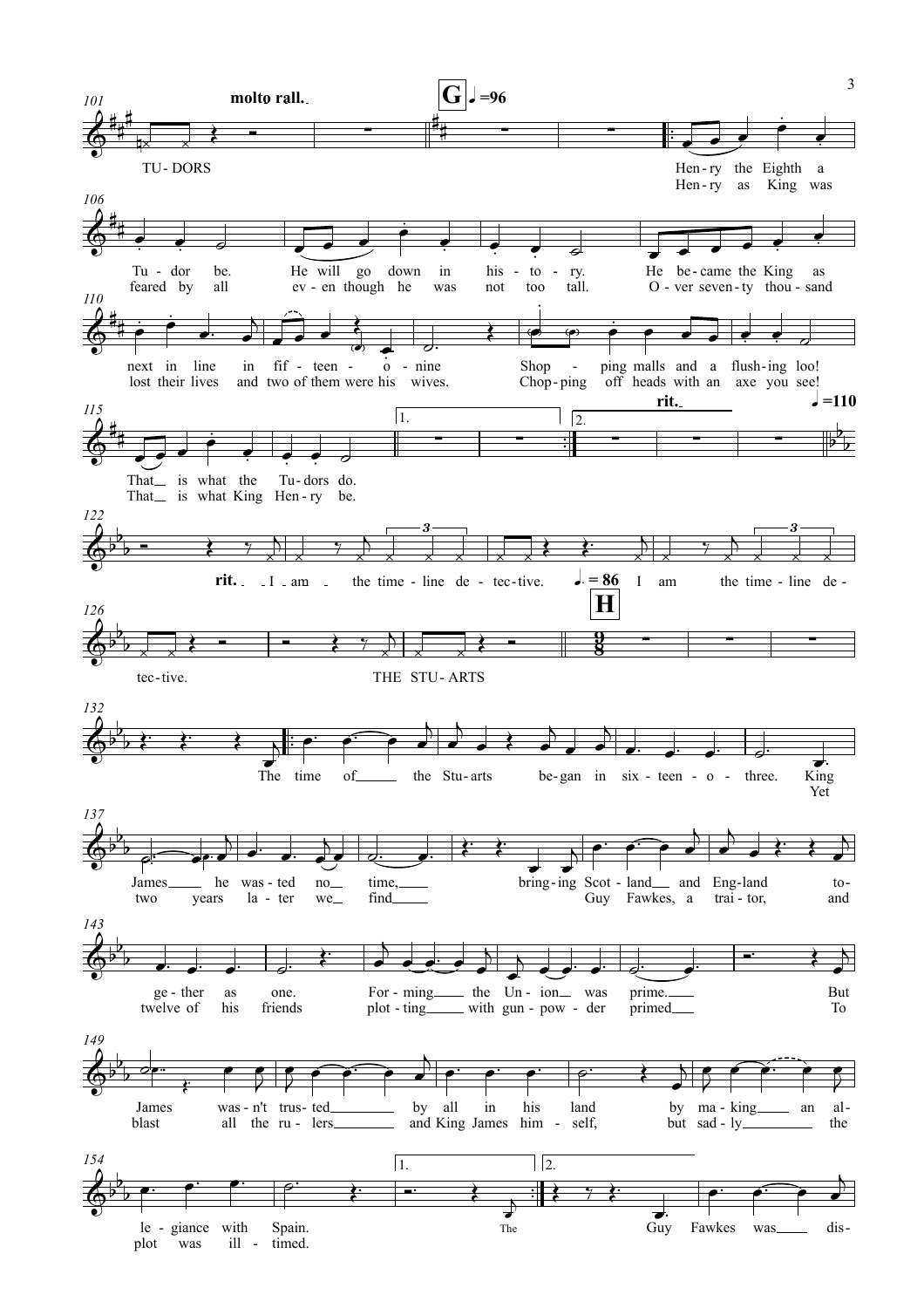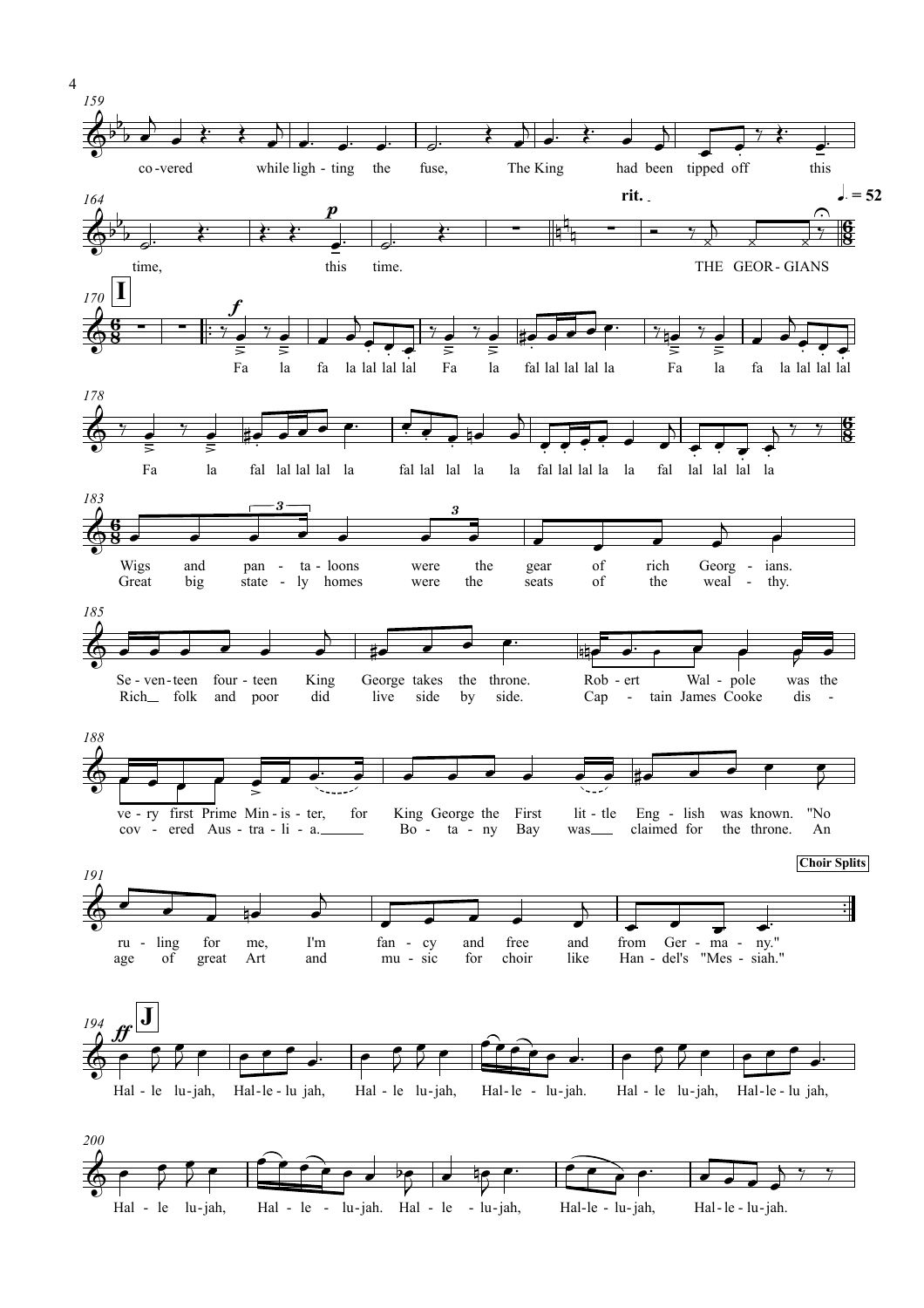